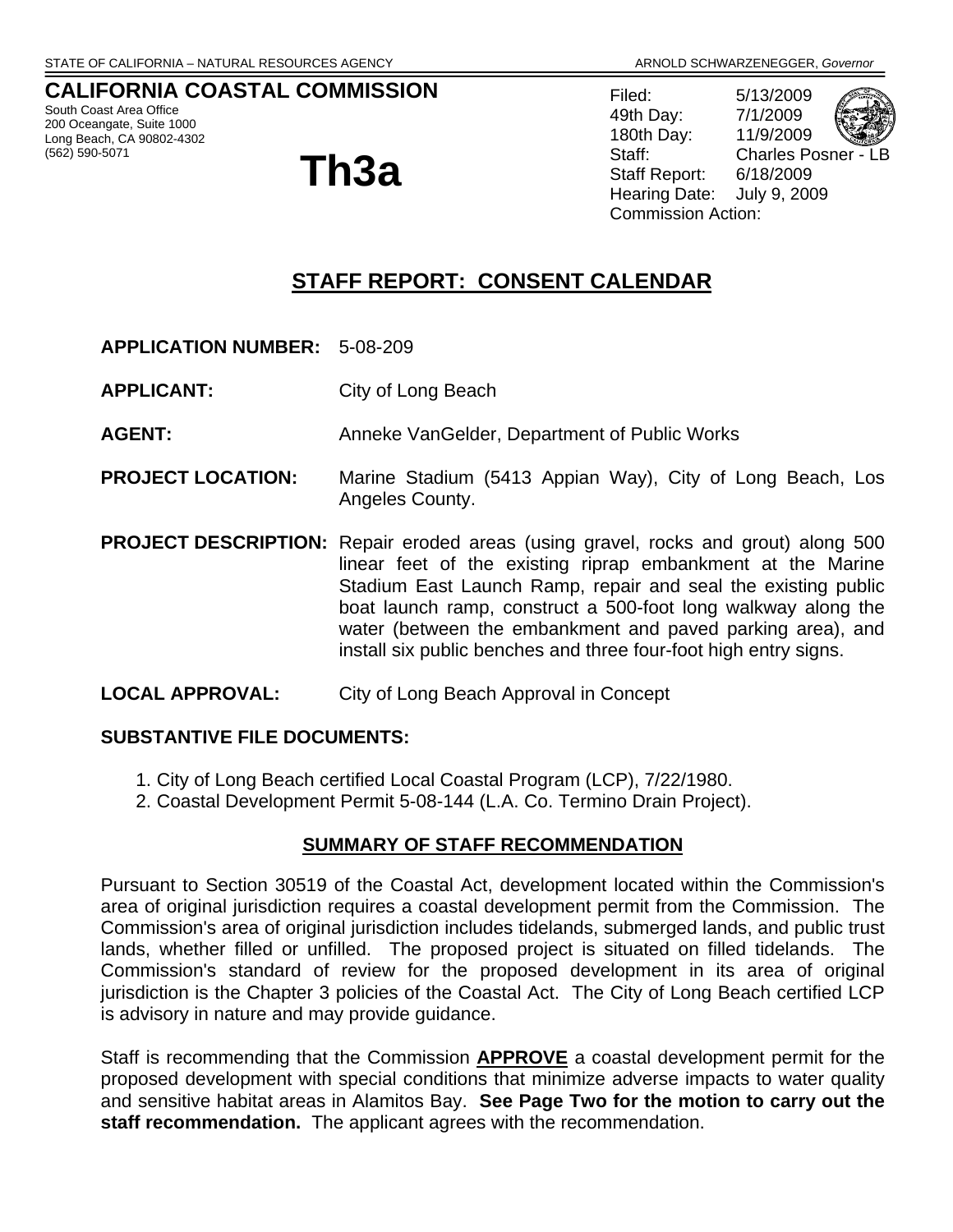## **STAFF RECOMMENDATION:**

The staff recommends that the Commission adopt the following resolution to **APPROVE** the coastal development permit application with special conditions:

Staff recommends a **YES** vote. Passage of this motion will result in approval of all the permits included on the consent calendar. An affirmative vote by a majority of the Commissioners present is needed to pass the motion.

### **I. Resolution: Approval with Conditions**

The Commission hereby **APPROVES** a coastal development permit for the proposed development and adopts the findings set forth below on grounds that the development as conditioned will be in conformity with the policies of Chapter 3 of the Coastal Act. Approval of the permit complies with the California Environmental Quality Act because either 1) feasible mitigation measures and/or alternatives have been incorporated to substantially lessen any significant adverse effects of the development on the environment, or 2) there are no further feasible mitigation measures or alternatives that would substantially lessen any significant adverse impacts of the development on the environment.

### **II. Standard Conditions**

- 1. Notice of Receipt and Acknowledgment. The permit is not valid and development shall not commence until a copy of the permit, signed by the permittee or authorized agent, acknowledging receipt of the permit and acceptance of the terms and conditions, is returned to the Commission office.
- 2. Expiration. If development has not commenced, the permit will expire two years from the date this permit is reported to the Commission. Development shall be pursued in a diligent manner and completed in a reasonable period of time. Application for extension of the permit must be made prior to the expiration date.
- 3. Interpretation. Any questions of intent or interpretation of any condition will be resolved by the Executive Director or the Commission.
- 4. Assignment. The permit may be assigned to any qualified person, provided assignee files with the Commission an affidavit accepting all terms and conditions of the permit.
- 5. Terms and Conditions Run with the Land. These terms and conditions shall be perpetual, and it is the intention of the Commission and the permittee to bind all future owners and possessors of the subject property to the terms and conditions.

**MOTION:** *"I move that the Commission approve the coastal development permit applications included on the consent calendar in accordance with the staff recommendations."*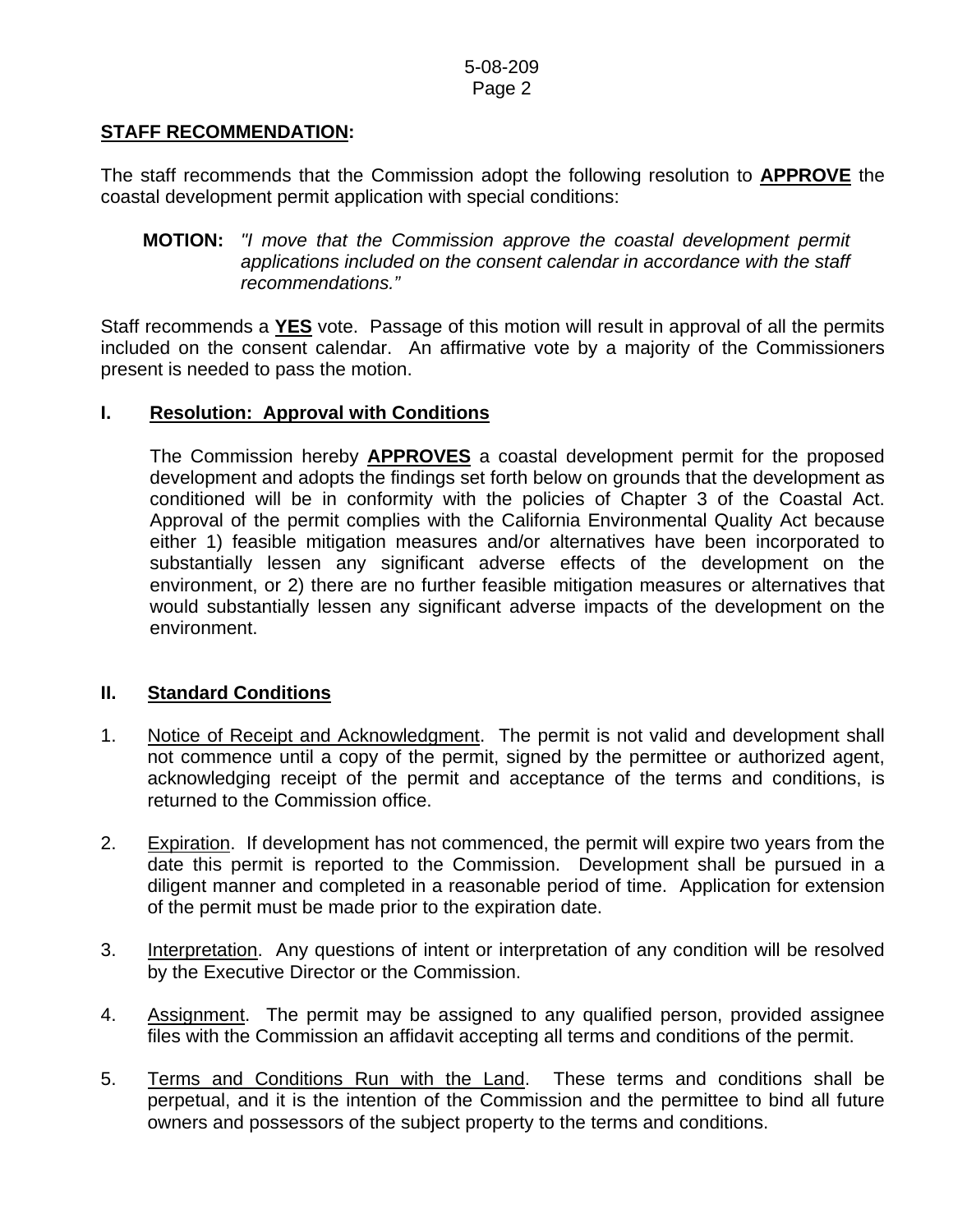#### **III. Special Conditions**

#### 1. Protection of Marine Resources

 The permittee shall implement the following project staging and construction best management practices in order to minimize adverse environmental impacts and the unpermitted deposition, spill or discharge of any liquid or solid into coastal waters:

- A. Construction staging activities and equipment and materials storage areas shall not be located on any beach, wetland or environmentally sensitive habitat area.
- B. Sandbag barriers shall be placed around the staging and storage areas and around drainage inlets to control sediment and prevent run-off/sediment transport into the water (Alamitos Bay).
- C. The storage or stockpiling of soil, silt, other organic or earthen materials, or any materials and chemicals related to the construction, shall not occur where such materials/chemicals could pass into coastal waters. Any spills of construction equipment fluids or other hazardous materials shall be immediately contained onsite and disposed of in an environmentally safe manner as soon as possible.
- D. No mechanized equipment or vehicles are permitted in the water.
- E. In order to protect the subtidal and intertidal habitat areas on the embankment, no work is permitted below elevation +1.68' MLLW.
- F. Spills of construction equipment fluids or other hazardous materials shall be immediately contained on-site and disposed of in an environmentally safe manner as soon as possible. Disposal within the coastal zone shall require a coastal development permit
- G. Construction equipment and vehicles shall be inspected daily to ensure there are no leaking fluids. If there are leaking fluids, the construction equipment shall be serviced immediately. Equipment and machinery shall be serviced, fueled, maintained and washed only in confined areas specifically designed to control runoff and prevent discharges into coastal waters. Thinners, oils or solvents shall not be discharged onto the ground or into sanitary or storm sewer systems.
- H. Washout from concrete trucks shall be disposed of at a location not subject to runoff and more than fifty feet away from all stormdrains, open ditches and surface waters.
- I. All floatable debris and trash generated by construction activities within the project area shall be disposed of at the end of each day, or as soon as possible.
- J. All grading and excavation areas shall be properly covered and sandbags and/or ditches shall be used to prevent runoff from leaving the site, and measures to control erosion must be implemented at the end of each day's work.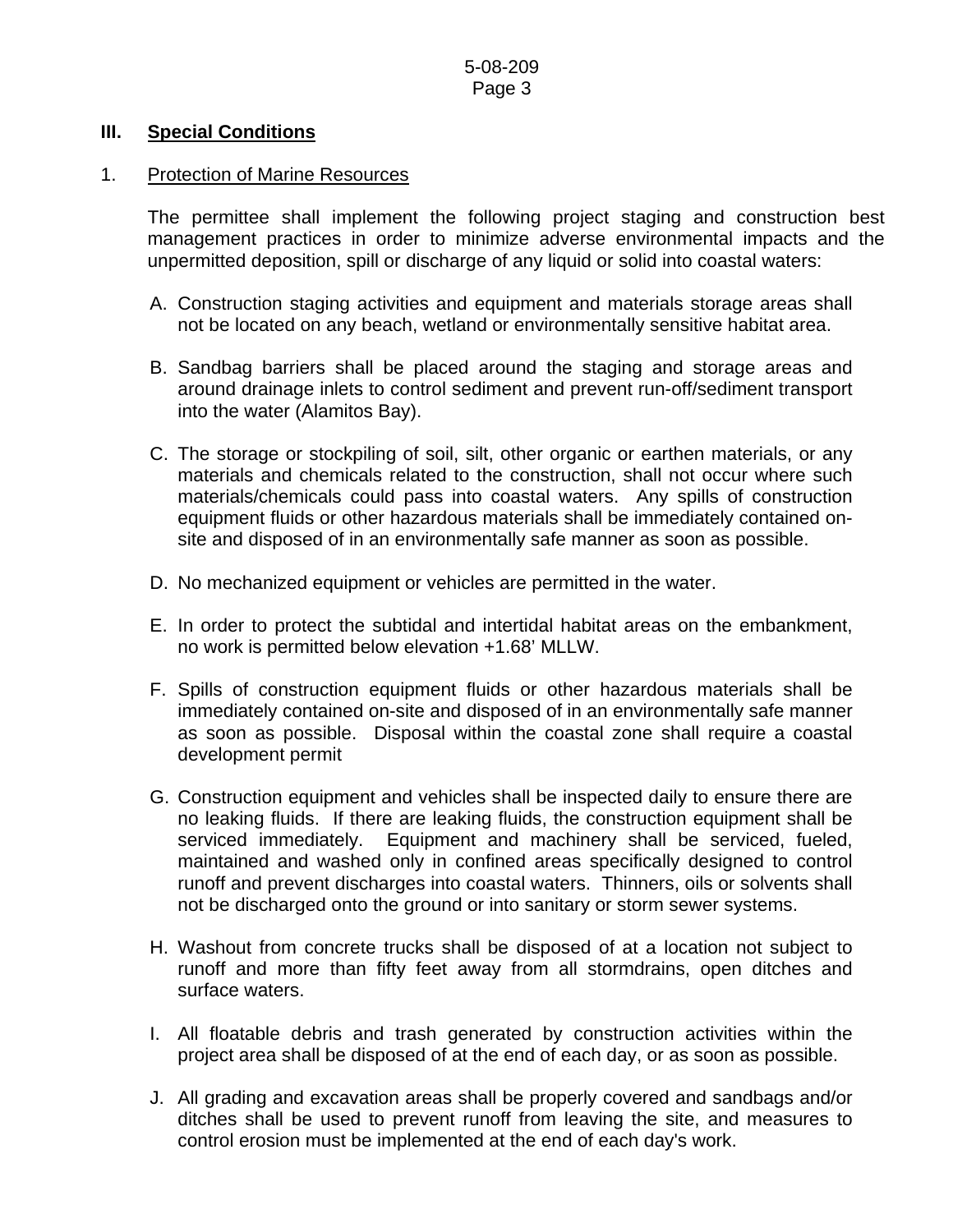#### 5-08-209 Page 4

 The City shall include the requirements of this condition on all plans and contracts issued for the project. The permittee shall implement and carry out the project staging and construction plan during all construction, staging and cleaning activities.

#### 2. Conformance with the Requirements of the Resource Agencies

 The permittee shall comply with all permit requirements and mitigation measures of the California Department of Fish and Game, Regional Water Quality Control Board, U.S. Army Corps of Engineers, and the U.S. Fish and Wildlife Service with respect to preservation and protection of water quality and marine environment. Any change in the approved project which may be required by the above-stated agencies shall be submitted to the Executive Director in order to determine if the proposed change shall require a permit amendment pursuant to the requirements of the Coastal Act and the California Code of Regulations.

## **IV. Findings and Declarations**

The Commission hereby finds and declares:

## **A. Project Description**

The City of Long Beach proposes repairs and public access improvements at the Marine Stadium East Launch Ramp (See Exhibits). Several eroded holes along Marine Stadium's existing riprap embankment will be repaired using gravel, rocks and grout. The five hundred foot long area of slope repairs is north of the public launch ramp. The 75-foot wide concrete launch ramp will also be repaired and sealed. In order to protect the subtidal and intertidal habitat areas on the lower part of the riprap embankment, the proposed repairs will be limited to the part of the slope above the line of thriving intertidal habitat at elev. +1.68' MLLW (Exhibit #4, p.3). No work will occur in the water.

The proposed project also includes six new concrete benches that will be installed along a new eight-foot wide concrete walkway that will be constructed along five hundred feet of waterfront between the embankment and paved parking area (Exhibit #4). The area where the new walkway will be built is currently part of the asphalt parking area. Another segment of ADAcompliant sidewalk (and ramp) will be built at the pedestrian entrance to the launch area at the bottom of the Appian Way Bridge. Finally, three new four-foot high entry signs will be installed at the three vehicular entrances to Marina Stadium (Exhibit #4, p.1). No changes are proposed to the launch ramp's paved parking area.

Marine Stadium is a City park with both land and water recreational facilities (Exhibit #2). The mile-long portion of Alamitos Bay, constructed as the rock-lined Marine Stadium in the 1920s, was a rowing venue during the 1932 and 1984 Olympic Games. Marine Stadium remains a popular venue for boating activities and special events, including rowing competitions, festive regattas, water skiing, and power boat races. The recreational facilities at Marine Stadium include a boathouse and docks for rowing teams, a public boat launch ramp, dry boat storage, a sandy public beach, and public parking lots that can hold up to two thousand vehicles. The City prohibits swimming in most of Marine Stadium because of the boating activities.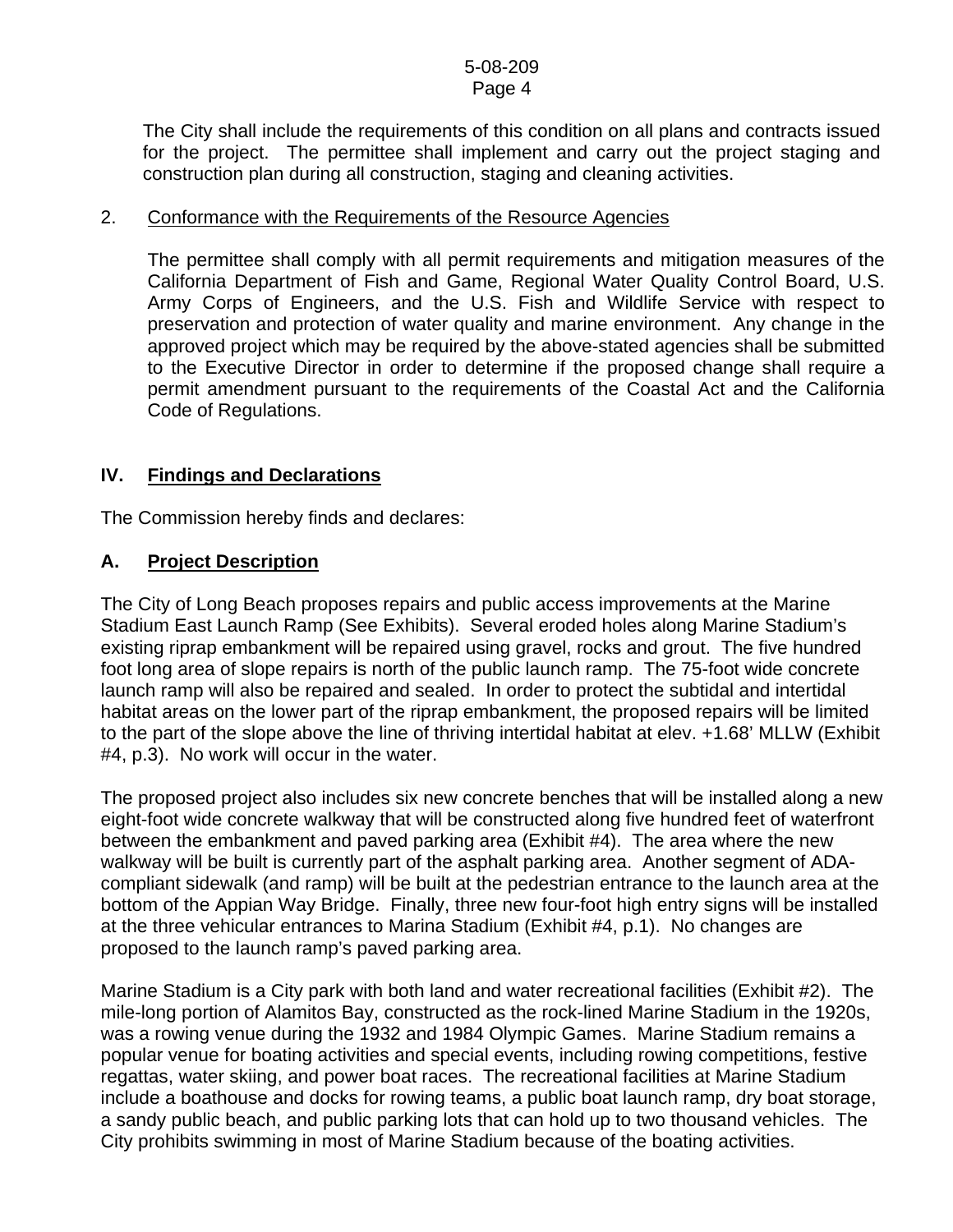## **B. Marine Resources**

The Coastal Act contains policies that address development in or near coastal waters and Environmentally Sensitive Habitat Areas (ESHA). The proposed project is located adjacent to the coastal waters of Alamitos Bay (Exhibit #2). The standard of review for proposed development is the Chapter 3 policies of the Coastal Act, including the following ESHA and marine resource policies.

Section 30240 of the Coastal Act states:

- (a) Environmentally sensitive habitat areas shall be protected against any significant disruption of habitat values, and only uses dependent on such resources shall be allowed within such areas.
- (b) Development in areas adjacent to environmentally sensitive habitat areas and parks and recreation areas shall be sited and designed to prevent impacts which would significantly degrade such areas, and shall be compatible with the continuance of such habitat areas.

Sections 30230 and 30231 of the Coastal Act require the protection of biological productivity, public recreation and marine resources.

Section 30230 of the Coastal Act states:

 Marine resources shall be maintained, enhanced, and where feasible, restored. Special protection shall be given to areas and species of special biological or economic significance. Uses of the marine environment shall be carried out in a manner that will sustain the biological productivity of coastal waters and that will maintain healthy populations of all species of marine organisms adequate for longterm commercial, recreational, scientific, and educational purposes.

Section 30231 of the Coastal Act states:

 The biological productivity and the quality of coastal waters, streams, wetlands, estuaries, and lakes appropriate to maintain optimum populations of marine organisms and for the protection of human health shall be maintained and, where feasible, restored through, among other means, minimizing adverse effects of waste water discharges and entrainment, controlling runoff, preventing depletion of ground water supplies and substantial interference with surface water flow, encouraging waste water reclamation, maintaining natural vegetation buffer areas that protect riparian habitats, and minimizing alteration of natural streams.

The proposed project involves public access improvements at the Marine Stadium East Launch Ramp and repairs to a five hundred foot long segment of eroded riprap embankment. Water quality and biological productivity in the canals will not be adversely affected by the proposed project because the proposed project includes provisions to minimize the adverse impacts of the proposed construction activities. These mitigating construction measures include standard best management practices to protect the waters of Alamitos Bay from polluted runoff. Special Condition One requires the permittee to implement the best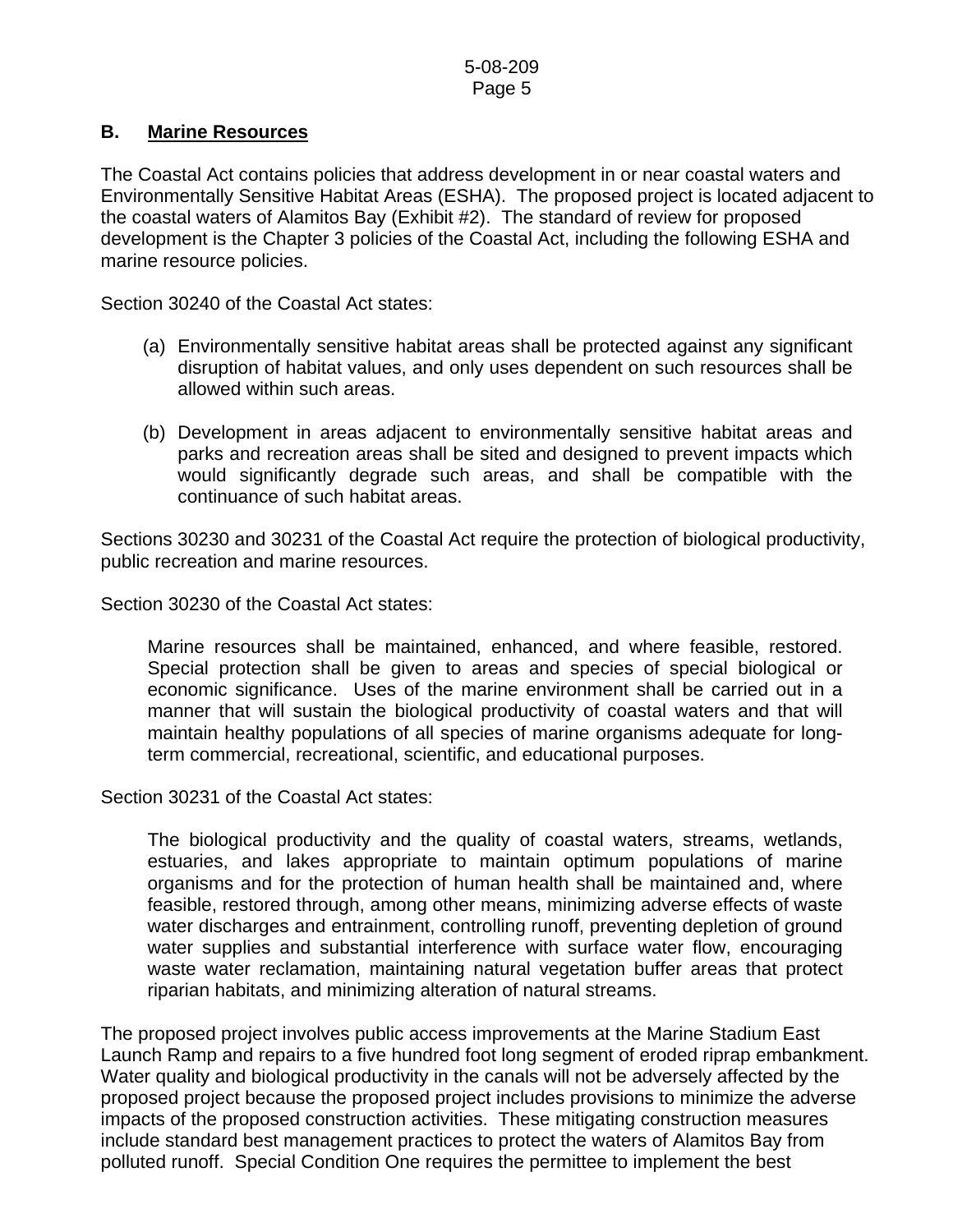#### 5-08-209 Page 6

management practices. No eelgrass beds or other sensitive habitat will be affected by the proposed project. No work will occur in the water. No fill is proposed. In order to protect the subtidal and intertidal habitat areas on the lower part of the riprap embankment, the proposed repairs will be limited to the part of the slope above the line of thriving intertidal habitat at elev. +1.68' MLLW (Exhibit #4, p.3).

Special Condition Two requires the City to comply with all permit requirements and mitigation measures of the California Department of Fish and Game, Regional Water Quality Control Board, U.S. Army Corps of Engineers, and the U.S. Fish and Wildlife Service with respect to preservation and protection of water quality and marine environment. The special conditions of approval adequately address and mitigate any potential adverse impacts to the environment caused by the proposed project.

The proposed development is the improvement of a small boat launching facility, which promotes recreational boating and is an encouraged marine related use. No fill of coastal waters is proposed. The proposed development has been conditioned to minimize any significant adverse effect the project may have on the environment by avoiding or mitigating impacts upon sensitive marine resources, such as eelgrass. Therefore, the Commission finds that the proposed development, as conditioned, conforms with Sections 30240, 30230, and 30231 of the Coastal Act. There are no feasible less environmentally damaging alternatives available. As conditioned, the project will not significantly adversely impact eelgrass beds and will not contribute to the dispersal of the invasive aquatic algae, *Caulerpa taxifolia*.

#### **C. Public Access and Recreation**

One of the basic goals stated in the Coastal Act is to maximize public access and recreation along the coast. The proposed project must conform with the following Coastal Act policies which protect and encourage public access and recreational use of coastal areas.

Section 30210 of the Coastal Act states:

 In carrying out the requirement of Section 4 of Article X of the California Constitution, maximum access, which shall be conspicuously posted, and recreational opportunities shall be provided for all the people consistent with public safety needs and the need to protect public rights, rights of private property owners, and natural resource areas from overuse.

Section 30213 of the Coastal Act states:

 Lower cost visitor and recreational facilities shall be protected, encouraged, and, where feasible, provided. Developments providing public recreational opportunities are preferred.

The proposed development is the improvement of a small boat launching facility, which promotes recreational boating and is an encouraged marine related use. The impacts of the project on public access and recreation will be minor and temporary. Therefore, the proposed project will not have a substantial negative effect on the public's ability to access the coast, and is consistent with the public access and recreation policies of the Coastal Act.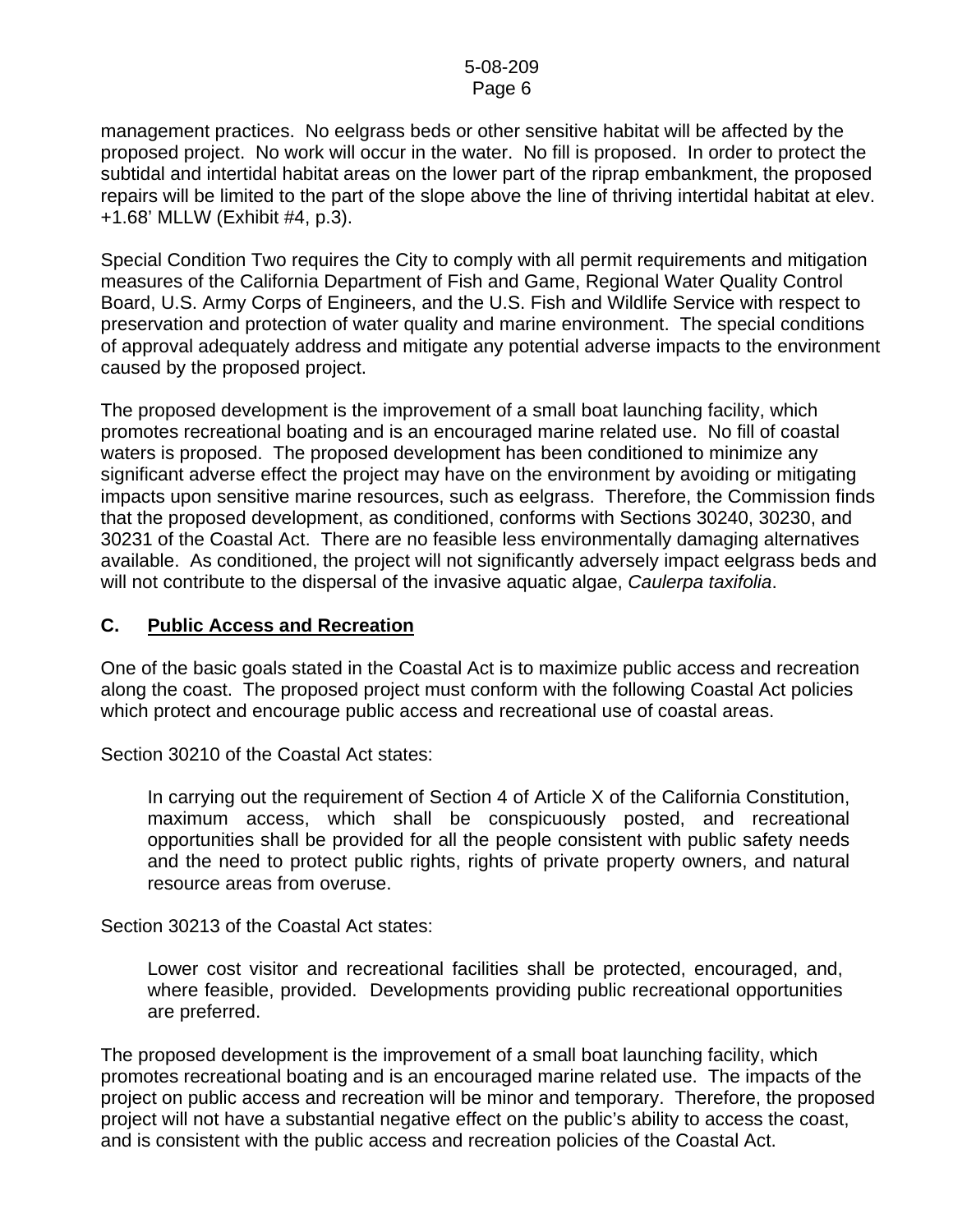### **D. Visual Resources**

Section 30251 of the Coastal Act states:

 The scenic and visual qualities of coastal areas shall be considered and protected as a resource of public importance. Permitted development shall be sited and designed to protect views to and along the ocean and scenic coastal areas, to minimize the alteration of natural land forms, to be visually compatible with the character of surrounding areas, and, where feasible, to restore and enhance visual quality in visually degraded areas...

Section 30251 of the Coastal Act requires that the scenic and visual resources of coastal areas be considered and protected as a resource of public importance. In addition, public views to and along the ocean and scenic coastal areas shall be protected. The proposed project will not have any significant adverse impacts on public views or visual resources.

## **E. Hazards**

The Coastal Act states that new development must minimize risks to life and property and not create nor contribute significantly to erosion, geologic instability, or destruction of the site or surrounding area.

Section 30253 of the Coastal Act states, in part:

New development shall:

- (l) Minimize risks to life and property in areas of high geologic, flood, and fire hazard.
- (2) Assure stability and structural integrity, and neither create nor contribute significantly to erosion, geologic instability, or destruction of the site or surrounding area or in any way require the construction of protective devices that would substantially alter natural landforms along bluffs and cliffs.

The proposed project will not contribute significantly to erosion, geologic instability, or destruction of the site or surrounding area or in any way require the construction of protective devices that would substantially alter natural landforms along bluffs and cliffs. Therefore, the proposed project is consistent with Section 30253 of the Coastal Act.

### **F. Local Coastal Program**

Pursuant to Section 30519 of the Coastal Act, any development located within the Commission's area of original jurisdiction requires a coastal development permit from the Commission. The Commission's area of original jurisdiction includes tidelands, submerged lands, and public trust lands, whether filled or unfilled. In the City of Long Beach, the Chapter 138 Line and the actual mean high tide line (MHTL) generally differentiate the Commission's area of retained (original) jurisdiction from the landward area for which the City of Long Beach has accepted coastal development permit jurisdiction pursuant to the City of Long Beach certified Local Coastal Program (LCP). The City of Long Beach LCP was certified by the Commission on July 22, 1980.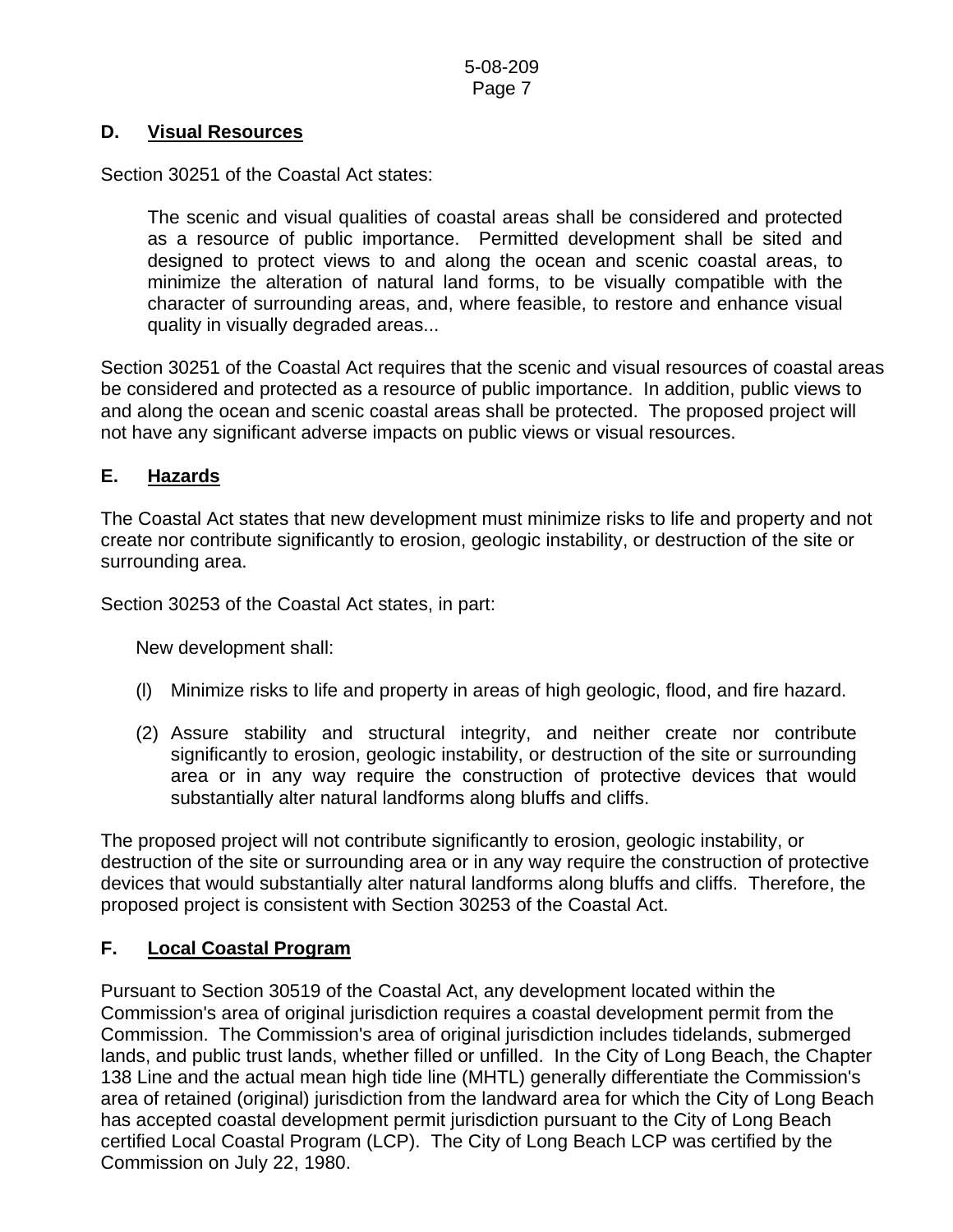#### 5-08-209 Page 8

The Commission's standard of review for the proposed development in its area of original jurisdiction is the Chapter 3 policies of the Coastal Act. The City of Long Beach certified LCP is advisory in nature and may provide guidance. The certified LCP policies for Marine Stadium, as set forth in the LCP's Marine Stadium Resource Management Plan (RMP), state:

A. General Policy

Commercial aquatic events will be permitted, provided adequate controls are enforced to preclude adverse impact on recreational uses and adjacent residential neighborhoods. Conservational considerations are minimal. Educational uses would primarily be aquatic skills development.

- B. Guidelines
	- 1. Management Responsibility Overall management of Marine Stadium will be vested in the Marine Department (see Alamitos Bay).
	- 2. Water Quality
		- a. Servicing of power boats will be controlled to minimize toxic metals and petroleum products reaching the water.
		- b. New development will be precluded from discharging surface water into the stadium.
	- 3. Public Access
		- a. A sand beach, if feasible, will be developed at the northwest end of the stadium.
		- b. The publicly owned land north of Marine Stadium to Colorado Street will be developed as a public park providing for field sports, and active and passive recreational uses. Additional parking to serve the park and beach will be a combination of hardtop and grass overflow. The grass parking area shall be used only for major Marine Stadium activities. The boat storage area at the northeast end of the Marine Stadium will be eliminated when this area is converted into public park usage.
		- c. No additional paved parking areas will be created at Marine Park.
		- d. Usage of Marine Stadium for rowing activities will be encouraged.
	- 4. Maintenance

Existing restroom facilities at the northwest end of the stadium must be accessible to the beach and park users.

In this case, the proposed project does not conflict with any of the above-stated LCP provisions. As conditioned, the proposed development is consistent with Chapter 3 of the Coastal Act and with the certified LCP for the area.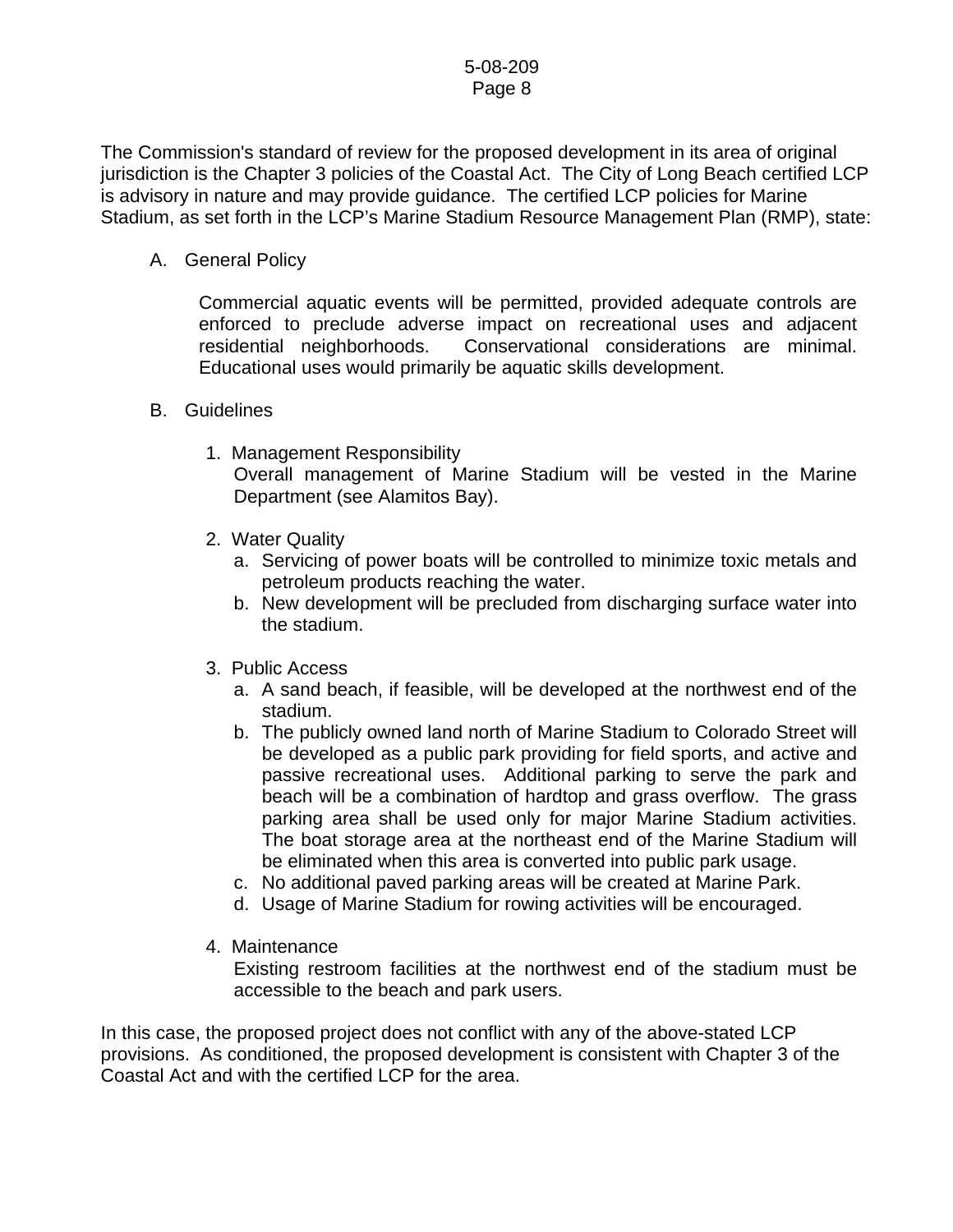## **G. California Environmental Quality Act (CEQA)**

Section 13096 of the California Code of Regulations requires Commission approval of coastal development permit application to be supported by a finding showing the application, as conditioned by any conditions of approval, to be consistent with any applicable requirements of the California Environmental Quality Act (CEQA). Section 21080.5(d)(2)(A) of CEQA prohibits a proposed development from being approved if there are feasible alternatives or feasible mitigation measures available which would substantially lessen any significant adverse effect which the activity may have on the environment.

The proposed project has been conditioned in order to be found consistent with the Chapter 3 policies of the Coastal Act. As conditioned, there are no feasible alternatives or additional feasible mitigation measures available which would substantially lessen any significant adverse effect which the activity may have on the environment. Therefore, the Commission finds that the proposed project, as conditioned to mitigate the identified impacts, is the least environmentally damaging feasible alternative and complies with the applicable requirements of the Coastal Act to conform to CEQA.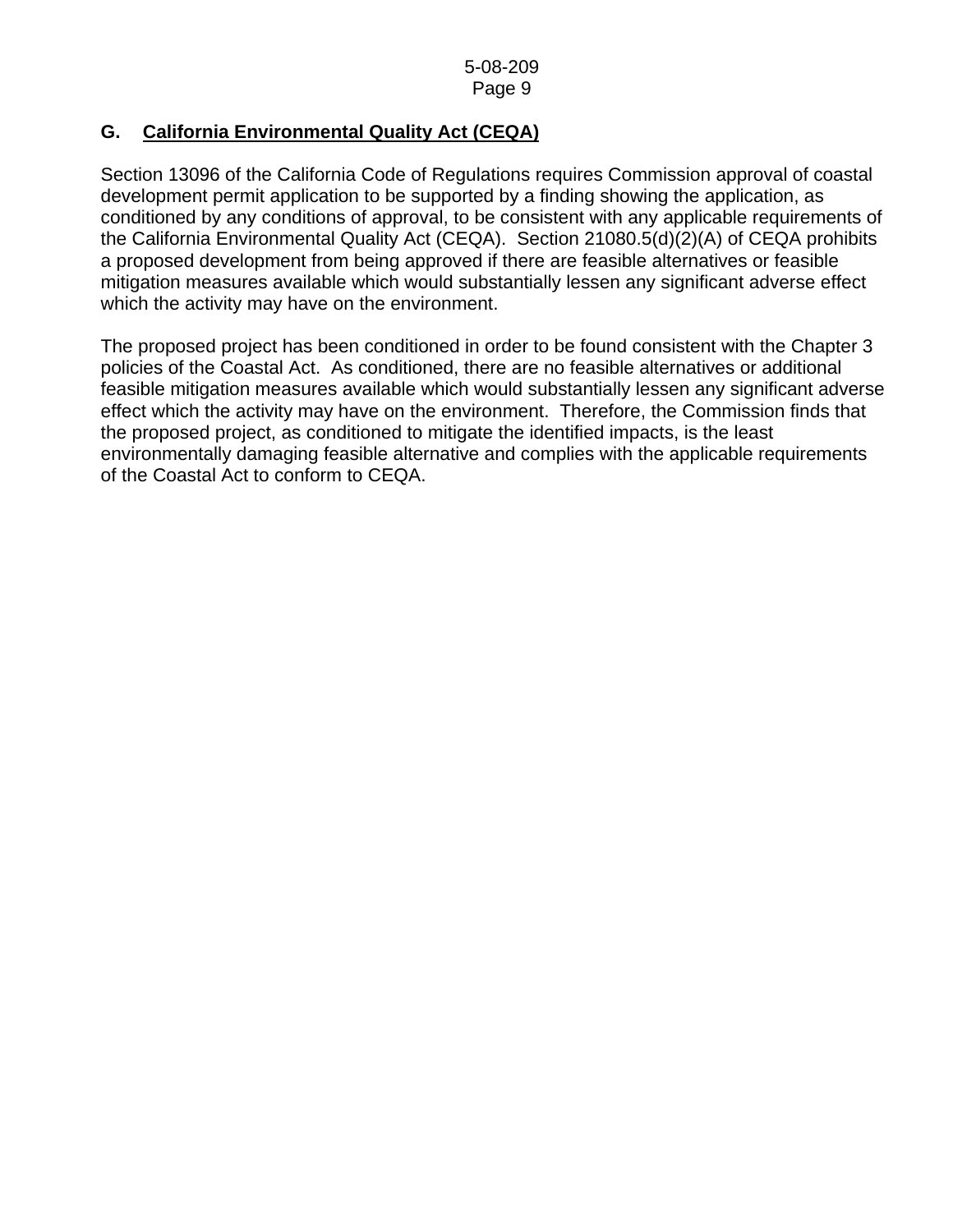## **City of Long Beach**

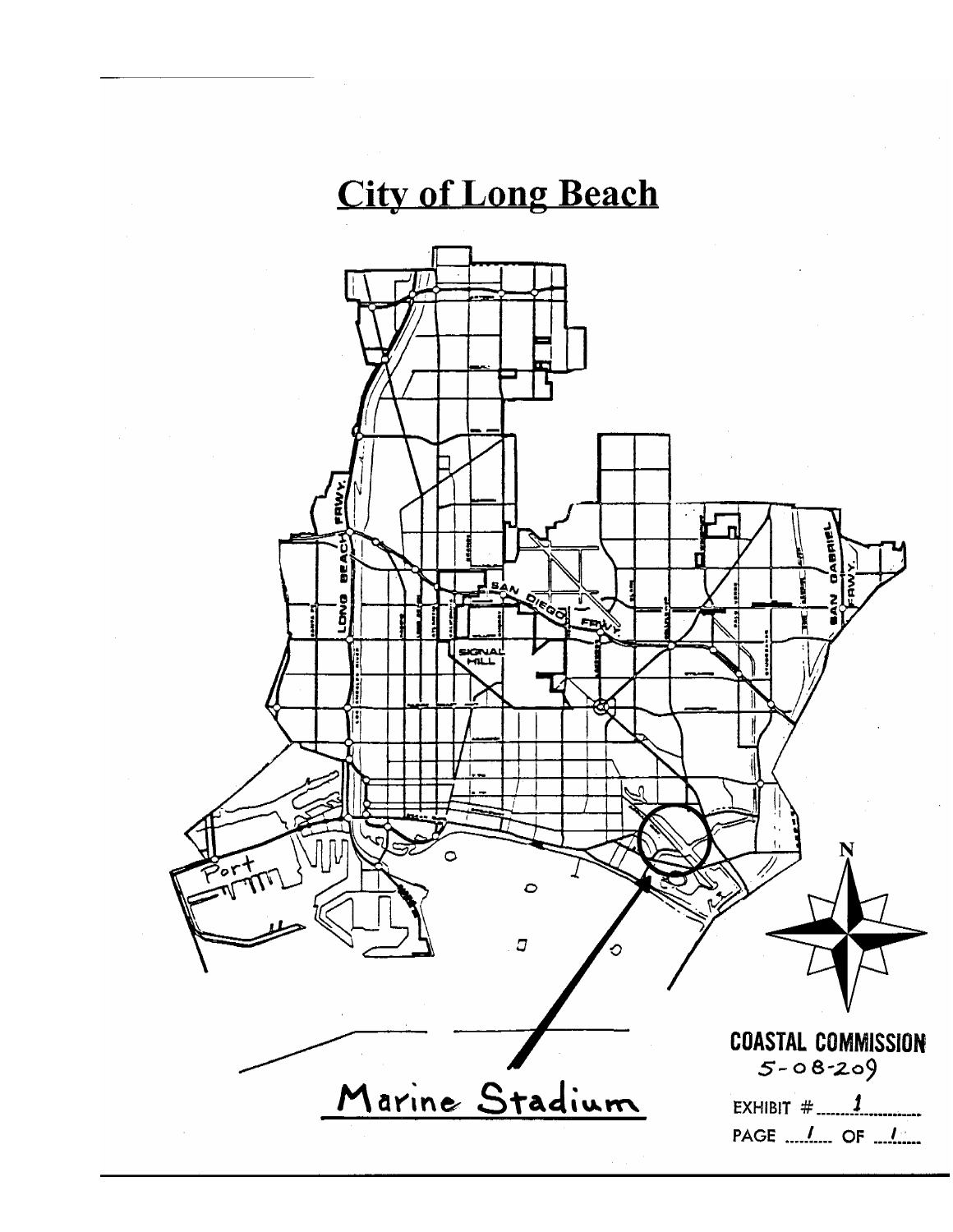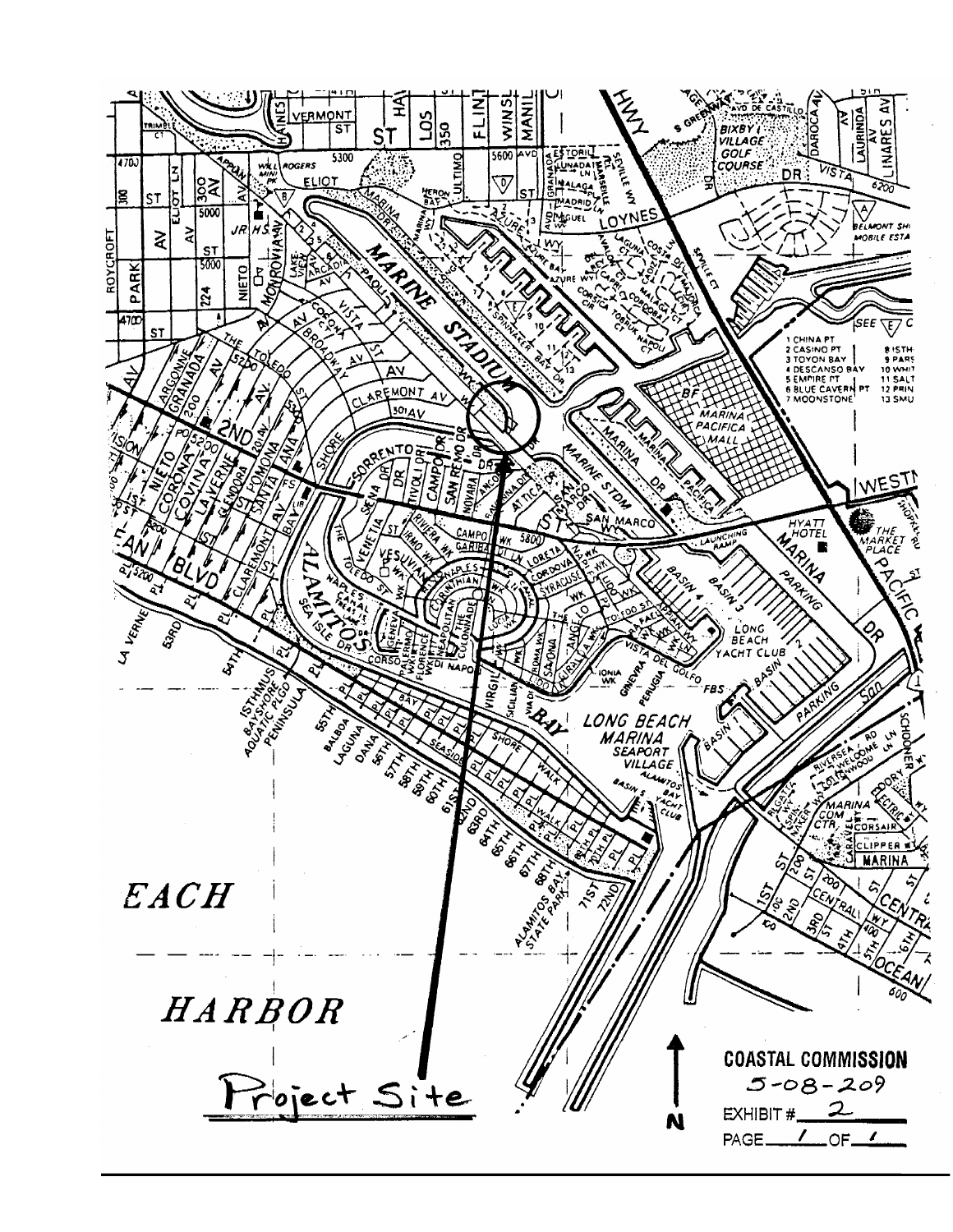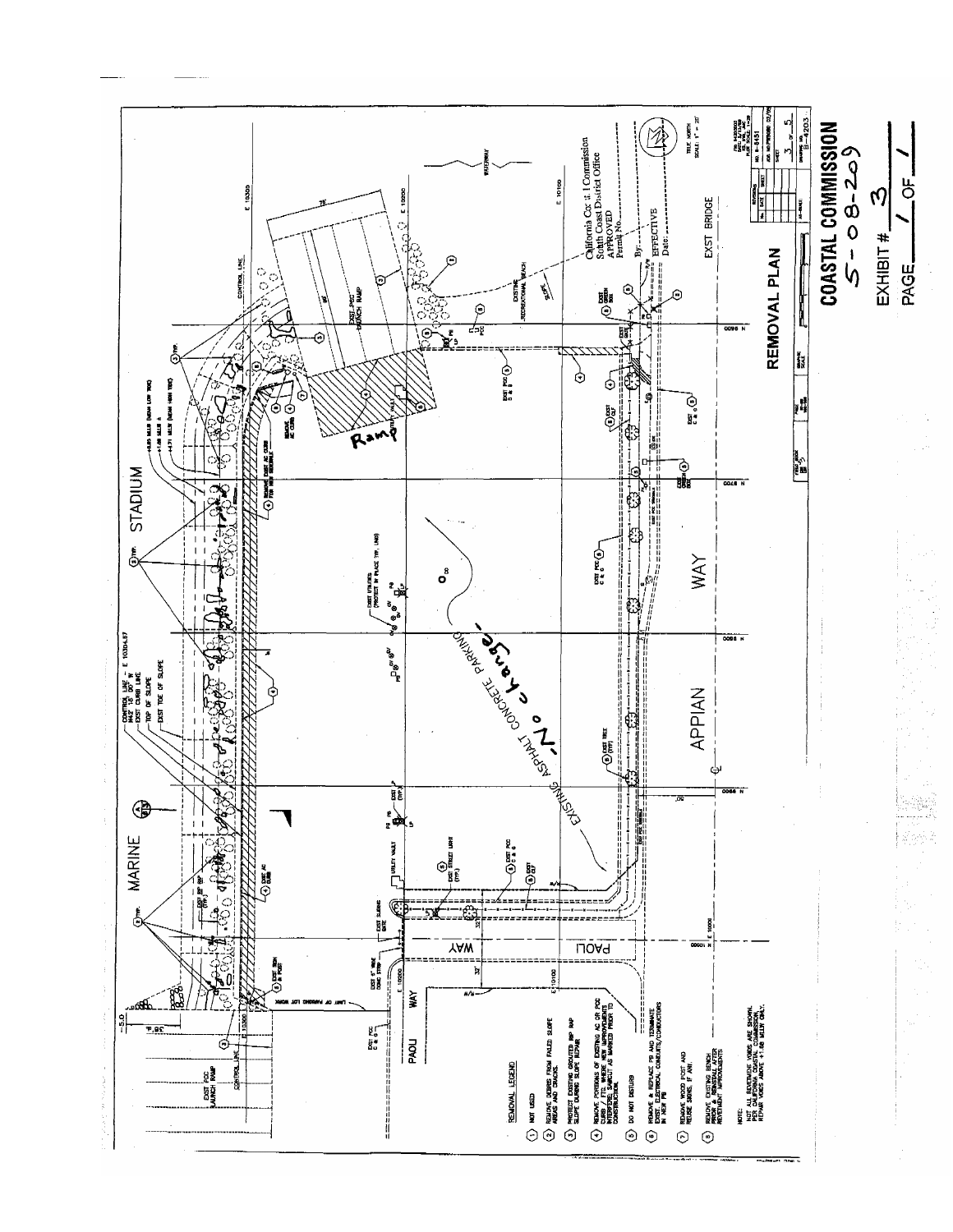| 9 ft.                                                                                                                                                                                                                                                                                                                                   |                                                                                                                            |
|-----------------------------------------------------------------------------------------------------------------------------------------------------------------------------------------------------------------------------------------------------------------------------------------------------------------------------------------|----------------------------------------------------------------------------------------------------------------------------|
| DEPT. OF<br>PARK RECREATION<br>Marine Stadium Launch Ramps<br>& MARINE LOGO<br>Public Launching Facility<br>38"<br>FUNDED BY THE STATE DEPARTMENT<br>OF BOATING AND WATERWAYS<br>OPERATED AND MAINTAINED BY THE<br>CITY OF LONG BEACH<br>-XXXXXX DRIVE                                                                                  | DEPT OF<br><b>BOATING &amp; WATERWAYS</b><br>LOGO<br>(PROJECT ADDRESS TO BE<br>DETERMINED BY SANDRA GOM<br>WITH PRM DEPT.) |
| 12"                                                                                                                                                                                                                                                                                                                                     |                                                                                                                            |
|                                                                                                                                                                                                                                                                                                                                         |                                                                                                                            |
| New Signs                                                                                                                                                                                                                                                                                                                               | California Co: it 1 Commission<br>South Coast District Office                                                              |
|                                                                                                                                                                                                                                                                                                                                         |                                                                                                                            |
|                                                                                                                                                                                                                                                                                                                                         |                                                                                                                            |
| <u>CONSTRUCTION</u> LEGEND                                                                                                                                                                                                                                                                                                              |                                                                                                                            |
| REMOVE AC/PCC PAVEMENT<br>PCC                                                                                                                                                                                                                                                                                                           |                                                                                                                            |
| OR IMPROVEMENTS<br><b>IMPROVEMENTS</b>                                                                                                                                                                                                                                                                                                  |                                                                                                                            |
| 〔1〕<br>CONSTRUCT PCC CURB, SIMILAR TO TYPE A1-150(6) PER CLB STANDARD PLAN #GB-120. I'C = 2500 PSI.                                                                                                                                                                                                                                     |                                                                                                                            |
| $\bf (2)$<br>REPAIR EMBANKMENT SLOPE PER DETAIL B ON PLAN SHEET 6.                                                                                                                                                                                                                                                                      |                                                                                                                            |
| ⊚<br>NOT USED.                                                                                                                                                                                                                                                                                                                          |                                                                                                                            |
| (4)<br>CONSTRUCT 4 INCHES THICK PCC SIDEWALK ON 6 INCHES CMB (APPLY SOIL STERILANT.)                                                                                                                                                                                                                                                    |                                                                                                                            |
| (5)<br>CONSTRUCT 12 INCHES PCC APRON ON 6 INCHES CMB (APPLY SOIL STERILANT & LIME STONE TREATED SOIL).<br>INSTALL RAISED NON-REFLECTIVE LANE MARKERS ON PCC APRON AT 24 INCHES O.C. f'c = 4500 PSI. LANE<br>MARKERS TO MATCH EXISTING AT NORTH LAUNCH RAMP.                                                                             |                                                                                                                            |
| (6)<br>NOT USED.                                                                                                                                                                                                                                                                                                                        |                                                                                                                            |
| (7)<br>INSTALL 2 INCHES DIA PVC CONDUIT FOR FUTURE WIRING OF LIGHT FIXTURES 30? BELOW FINISHED GRADE.<br>EXTEND CONDUIT 2 FEET MINIMUM EACH SIDE OF PCC APRON. INSTALL CAUTION BURRIED ELECTRICAL TAPE 12<br>INCHES BELOW FINISHED GRADE ABOVE CONDUIT. PROVIDE WATERTIGHT END PLUGS AT CONDUIT AND PROVIDE A<br>NYLON PULL CHORD.<br>端 |                                                                                                                            |
| NGC 77<br>(B)<br>SANDBLAST AND CLEAN CRACKS ON EXISTING RAMP AND SEAL WITH TYPE A? SEALANT (TWO-PART POLYURETHANE<br>SEALANT). SEALANT TO BE IMPERVIOUS TO ROT, MILDEW AND DEGRADATION ASSOCIATED WITH MARINE ORGANISMS,                                                                                                                |                                                                                                                            |
| TO BE SALT WATER COMPATIBLE, TO WITHSTAND CONTINUOUS IMMERSION IN SALT WATER AND TO BE SUITABLE FOR<br>INCIDENTAL FOOD CONTACT. PROTECT EXISTING RAISED MARKERS ON RAMP.                                                                                                                                                                |                                                                                                                            |
| ( e )<br>INSTALL 6 FEET CONCRETE BENCH QUICK CRETE Q2CAL72B (6 TOTAL), SEE SHEET 4 FOR LOCATIONS. PROVIDE<br>PAD FIG PER DETAIL F ON SHEET 6.<br>35                                                                                                                                                                                     |                                                                                                                            |
| (10)<br>INSTALL NEW ENTRY SIGNS (3 REQUIRED), SEE SHEET 5. LOCATIONS NOT SHOWN ON PLAN. LOCATIONS TO BE<br>DETERMINED AT THE SITE BY THE ENGINEER.                                                                                                                                                                                      |                                                                                                                            |
| (11)<br>NOT USED.                                                                                                                                                                                                                                                                                                                       |                                                                                                                            |
| (12)<br>ADJUST UTILITY VAULT COVER TO GRADE.                                                                                                                                                                                                                                                                                            | <b>COASTAL COMMISSION</b>                                                                                                  |
| (13)<br>INSTALL CONCRETE WHEEL STOP PER DETAIL E ON PLAN SHEET 6.                                                                                                                                                                                                                                                                       | 5-08-209                                                                                                                   |
| (14)<br>REMOVE EXISTING INTERFERING ROOTS BY MINOR ROOT SHAVING ONLY.                                                                                                                                                                                                                                                                   | EXHIBIT $\sharp$ 4                                                                                                         |
| (15)<br>TREMIE GROUT SHALL BE 650-E-3250(P).                                                                                                                                                                                                                                                                                            | OF $\mathcal{3}$<br>PAGE.                                                                                                  |
|                                                                                                                                                                                                                                                                                                                                         |                                                                                                                            |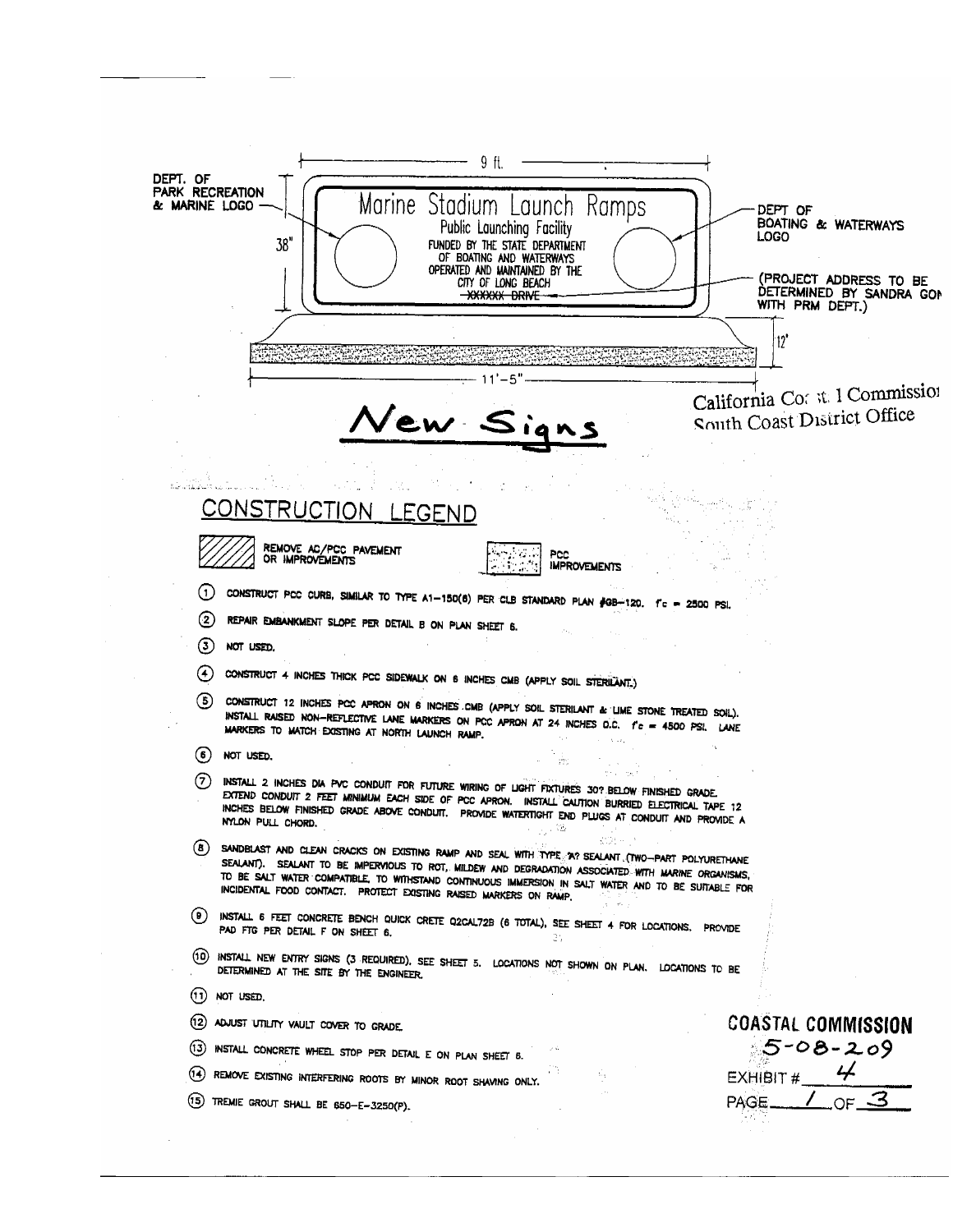